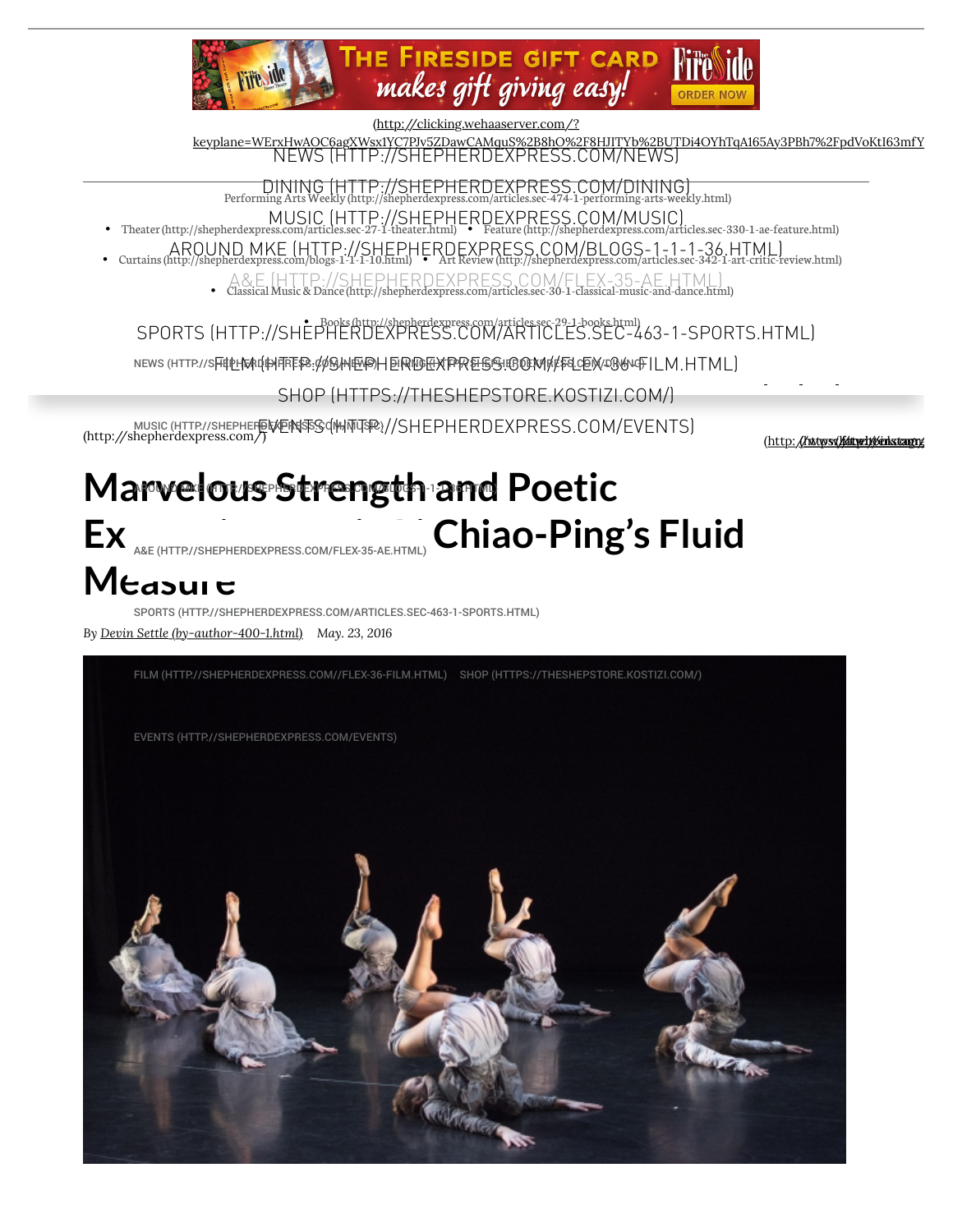This past weekend, Milwaukee's Danceworks hosted Li Chiao-Ping Dance, a Madison-based modern contemporary dance company, presenting Fluid Measure, an evening-length concert with professional and community dancers.

The first work of the night, "Mandala", was a re-set solo from 1999. Drums pounded with driving acceleration as dancer Emily Janik performed. As the music rose and fell in dynamics, Janik's performance remained relatively even and I couldn't help but feel that her energy did not quite match the intensity of the music. Towards the end, however, the risks she took with her balance became more apparent and I believed more in her commitment to the work's physicality.

"Cline" followed, incorporating the rest of the company. I appreciated the solos that were performed without ego, allowing attention rather than demanding it. Dancers inverted, spiraled, darted and leapt as a unit with quiet confidence. Amelia Morris, a graduate of the dance department of UW-Milwaukee's Peck School of the Arts, shone as she moved geometrically, creating circular lines with her needle-like legs just as a compass would.

Next, "Chi", a dance from 1991, was performed with remarkable agility. Dancer Janelle Bentley shared a beautiful relationship with gravity, alternately working with and against it. Bentley was grounded, intensely focused, and brought razor-sharp precision to each move. This piece offered the strongest kinetic experience of the entire program. We were invited to observe a primal performance, as if Bentley were controlled by an outside force or by a deep-sleeping inner power she had recently discovered.

The fourth work, "Residues", debuted in 2000. Dancers Liz Sexe and Rachel Krinsky displayed marvelous strength and I began to realize that true of all the dancers in the company. Both women moved into and away from the floor with ease and buoyancy. Moments of countertension, bridging against one another for support, created trust during the dance. This piece took risks with the duo leaping over each other's bodies and carrying each other across stage. Each time I hesitantly thought, "Will this work?" it did.

"In medias res" from 2015 was a solo performed by artistic director and choreographer Li Chiao-Ping. Recorded music and words, spoken by Li, accompanied her as she partnered with a table. Li recited different ways to "be," -- be calm, believe, belittle. The choreography showcased Li's acrobatic athleticism and, although much of her choreography slashed and cut through the air aggressively, her gentle hand gestures were a light and pleasant contrast.

The final work of the night, "Fluid Measure", brought the entire company on stage again. At first, the dancers demonstrated an apathetic, non-emotive presence and I could not make a connection. As soon as I had that thought, however, an older generation of movers took the stage. Non-professional community dancers from Milwaukee joined Li and company, and I began to think about how other cultures celebrate and appreciate elders in a way that we don't here in our country. It was wonderful to watch each community dancer move with grace, confidently owning their moment on stage. I felt their pride and joy and I marveled at their poetic expressiveness as they offered the audience a chance to witness a very real human experience.

## ALSO FROM DEVIN SETTLE

'Act III' from Milwaukee's SueMo Dancer Company (http://shepherdexpress.com/article-28268- %25E2%2580%2598act-iii%25E2%2580%2599-from[milwaukee%25E2%2580%2599s-suemo-dancer-company.html\)](http://shepherdexpress.com/article-28268-%25E2%2580%2598act-iii%25E2%2580%2599-from-milwaukee%25E2%2580%2599s-suemo-dancer-company.html)

DanceLAB Returns with'Ignite' [\(http://shepherdexpress.com/article-28252-dancelab-returns](http://shepherdexpress.com/article-28252-dancelab-returns-with%25E2%2580%2598ignite%25E2%2580%2599.html)with%25E2%2580%2598ignite%25E2%2580%2599.html)

**Artists Helping Artists Create** [\(http://shepherdexpress.com/article-28219-artists-helping](http://shepherdexpress.com/article-28219-artists-helping-artists-create.html)artists-create.html)

Jason Powell's 'The Quest' Sets a New Standard (http://shepherdexpress.com/article-27827-jason[powell%25E2%2580%2599s-%25E2%2580%2598the](http://shepherdexpress.com/article-27827-jason-powell%25E2%2580%2599s-%25E2%2580%2598the-quest%25E2%2580%2599-sets-a-new-standard.html)quest%25E2%2580%2599-sets-a-new-standard.html)

New Dance in New Performance Space [\(http://shepherdexpress.com/article-27750-new-dance-in-new](http://shepherdexpress.com/article-27750-new-dance-in-new-performance-space.html)performance-space.html)

[UWM's 'Springdances' at Kenilworth 620](http://shepherdexpress.com/article-27683-uwm%25E2%2580%2599s-%25E2%2580%2598springdances%25E2%2580%2599-at-kenilworth-620.html)